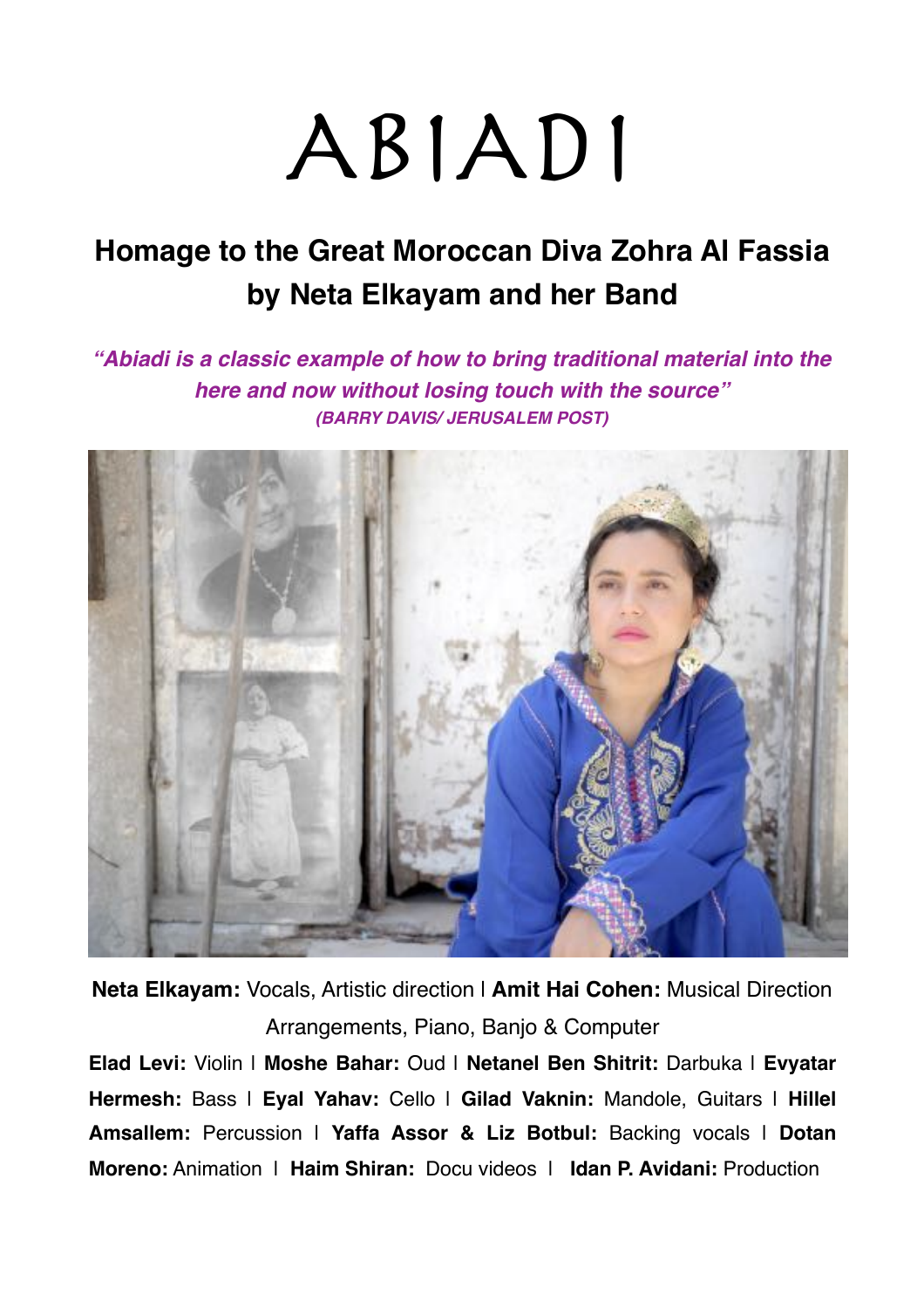**Zohra Al Fassia** was born in 1907 to a Jewish family from Sefro, Fes. She recorded dozens of records in her career in Morocco and at least 17 albums just between the years 1947 -1957 for Polyphone, Pathe and Philips in both Arabic and Chleuh. Her repertoire included Aiita songs, Malhun and Chaabi, she was a favourite of the King and of the people and took pride in the fact her music was enjoyed by both Muslims and Jews.



In 1962, at the peak of her career, Zohra Al Fassia moved to the Holy Land. She lived in Ashkelon, in conditions strikingly different from the ones she enjoyed in Morocco. Upon arrival in the country, she began recording in Arabic for the Koliphone (Zakiphon) label.

Zohra Al Fassia died in 1994 in Ashkelon at the age of 87. In the last interview she gave before her death she said: "When I made aliyah to Israel they [the Jewish Agency] gave me a horrible apartment. I suffered from loneliness, no one visited me… Do you know why I cried? I wasn't afraid of death, I knew one day I would die but I was afraid that after my death no one would remember who Zohra Al Fassia was."



**Frame from Haim Shiran's Doco videos of Zohra Al Fassia**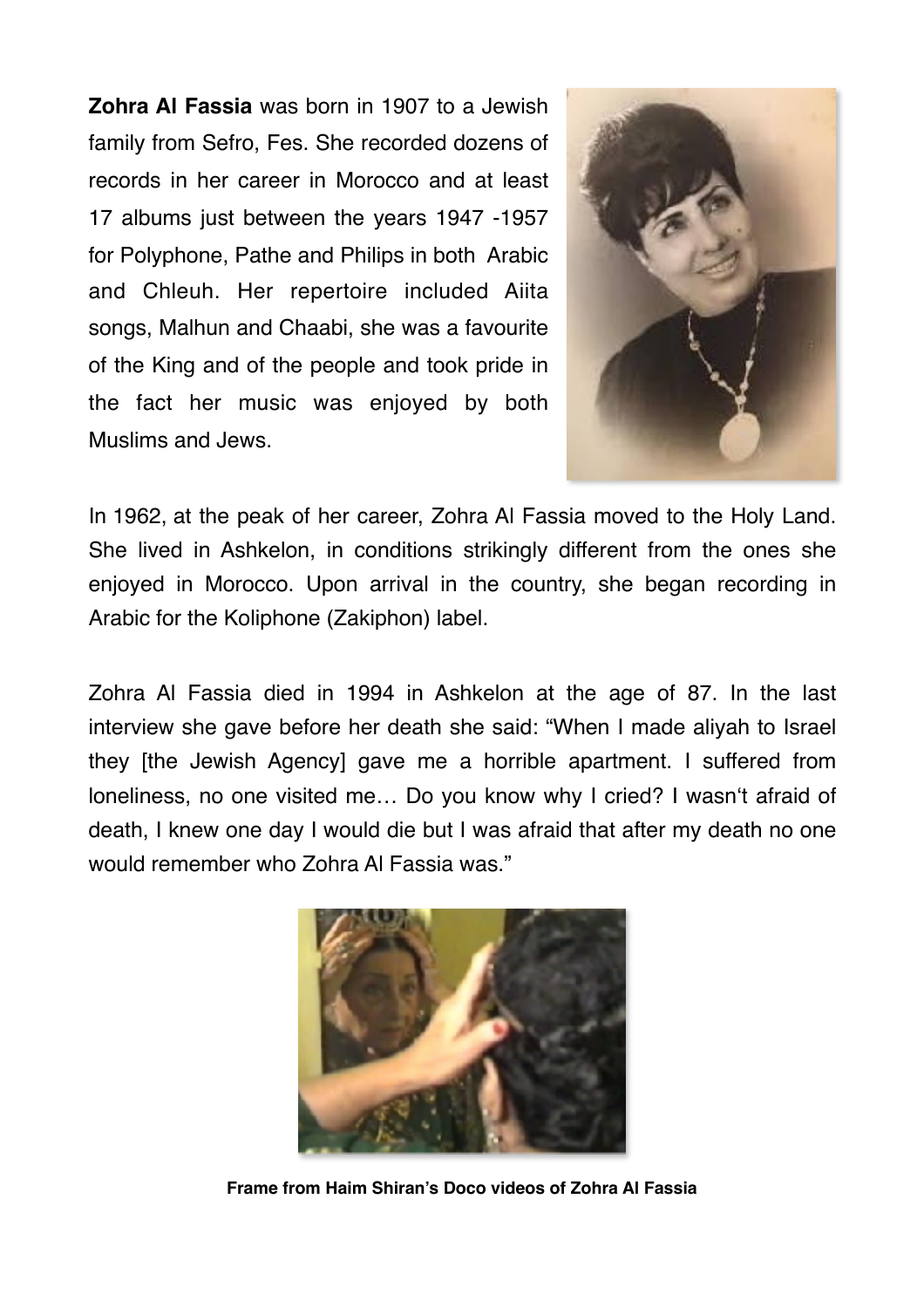**Neta Elkayam** and her fellow band-members, second-generation to Moroccan immigrants in Israel, have become a prominent voice of a renewed Jewish Moroccan musical scene globally. Growing up surrounded by Maghribi music, they have set out to combine their rooted connection to traditional Moroccan music and their commitment to a contemporary artistic vision that takes music forward with compositions and texts that are relevant to today.

*Abiadi* is a unique concert dedicated to Zohra Al Fassia, the great Moroccan Jewish singer. Under Amit Hai Cohen's musical vision and featuring Neta Elkayam's unique voice enriched with North African influences, they perform their original take on Zohra Al Fassia's classic songs from all times. This is the first time that so many songs of Zohra Al Fassia's repertoire receive a new musical interpretation, revealing her unique character, the tenderness and fierceness in her voice, and pioneering and mystery of her life. The concert will be accompanied with rare documentary videos by Haim Shiran and animation created especially for this production by the artist Dotan Moreno.



**Animation by Dotan Moreno**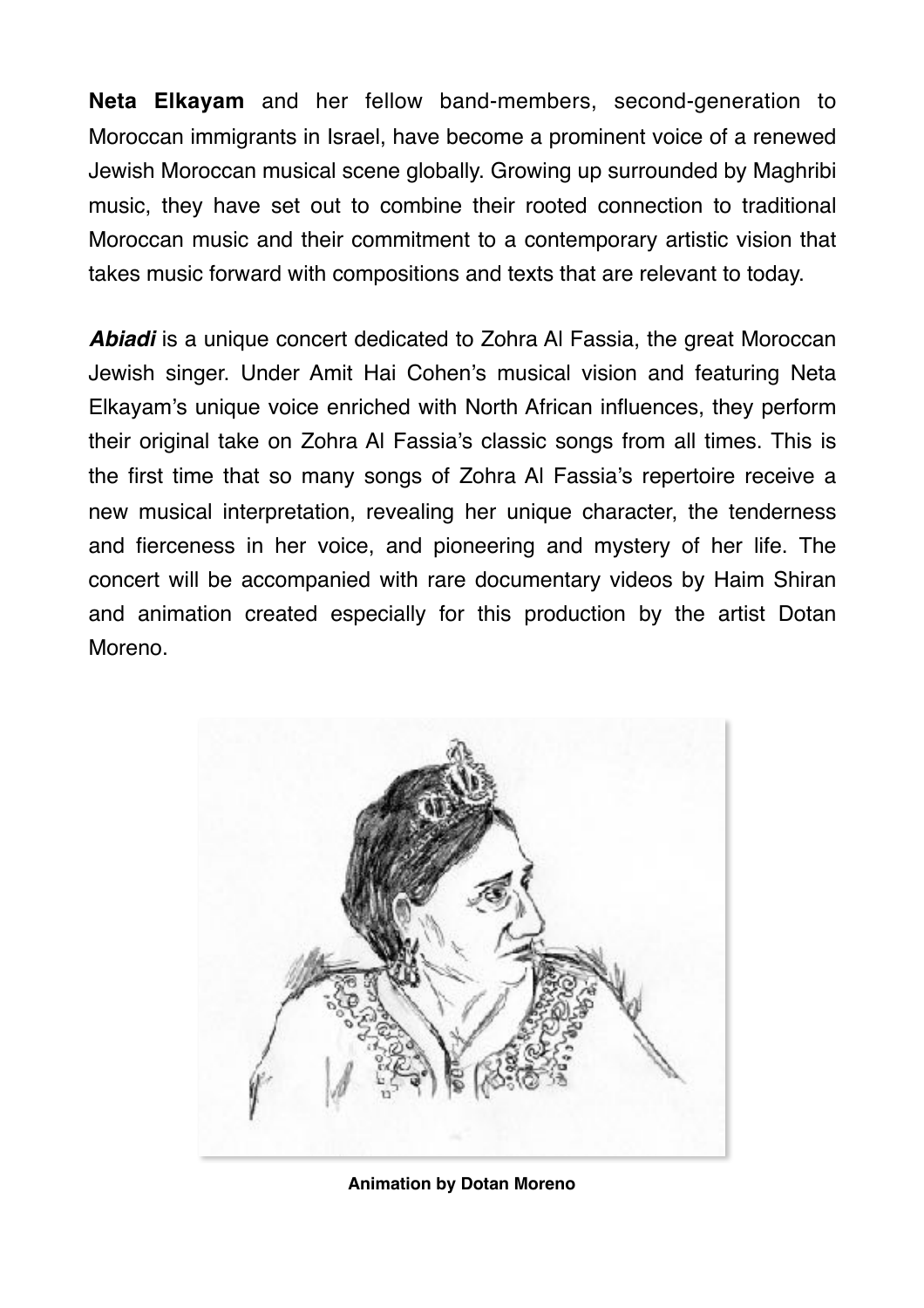# The Musicians



#### Neta Elkayam

#### **Lead Vocals, Artistic Director**

Musician and artist, was born to a family of Maghreb origin. Having graduated with honours from the "Key" School of Arts, she now works and lives in Jerusalem. Neta inherited from her grandmother, her knowledge of Moroccan Arabic which continues

to grow today through Moroccan music, brought by the big Jewish community that migrated from the Maghreb. Inspired by North African women's music she enfolds in her voice Andalusian, Berber and Middle Eastern influences. She has performed with The Middle Eastern Andalusian Orchestra, collaborating with the great Moroccan Chaabi vocalists Mike Karouchi and Reymond el Badawiya, has sung on stage with well-known artists such as Maurice El Medioni and Nino Biton and has been invited to perform on stages around the world.

### Amit Hai Cohen **Musical Direction**

#### **Arrangements, Piano, Banjo & Computer**

A multi-disciplinary artist. Amit composes music for cinema and dance, and plays in various ensembles on piano and string instruments. His music is strongly influenced by Arabic and North African music. He is familiar with moroccan music since his childhood and learned it from musicians in his hometown. In addition to music, Amit creates short films, video dance and



video art. His work with Neta Elkayam, for whom he also composes, is another important area in which he expresses his personal mark as an artist.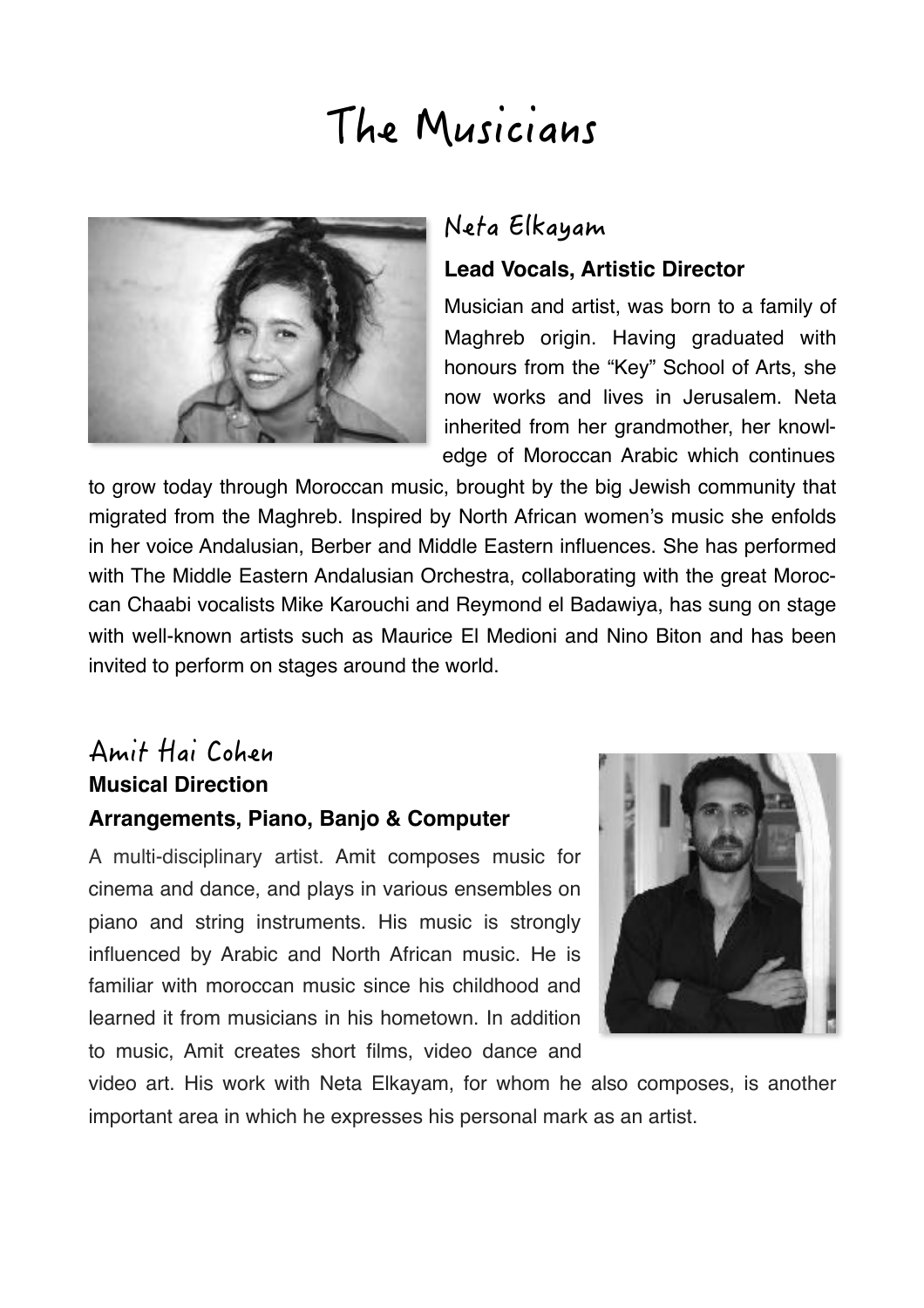

#### Elad Levi **Violin**

A student of one of the great violinists of the Andalusian style, Rabbi Yeshua Azoulai, is also the lead violinist in the Andalusian Orchestra and spreads Andalusian music in Israel and across the world with some of the genre's biggest stars, including Rabbi Haim Look, Emil Zrihan, Lior Elmaliah, Abed Al Salem Safiani and more.

#### Moshe Bahar **Oud**

Moshe grew up in Netivot and was the student of Yeshua Azoulai, plays out and other string instruments in several ensembles which perform Maghrebi, Greek and Egyptian music.





#### Netanel Ben Shitrit **Darbuka**

Netanel was lucky to grow up and be educated by his grandmother. It was during this time that he became addicted to Moroccan language and music, and today he is a permanent member of the Andalusian Orchestra – Ashdod and plays with numerous ensembles.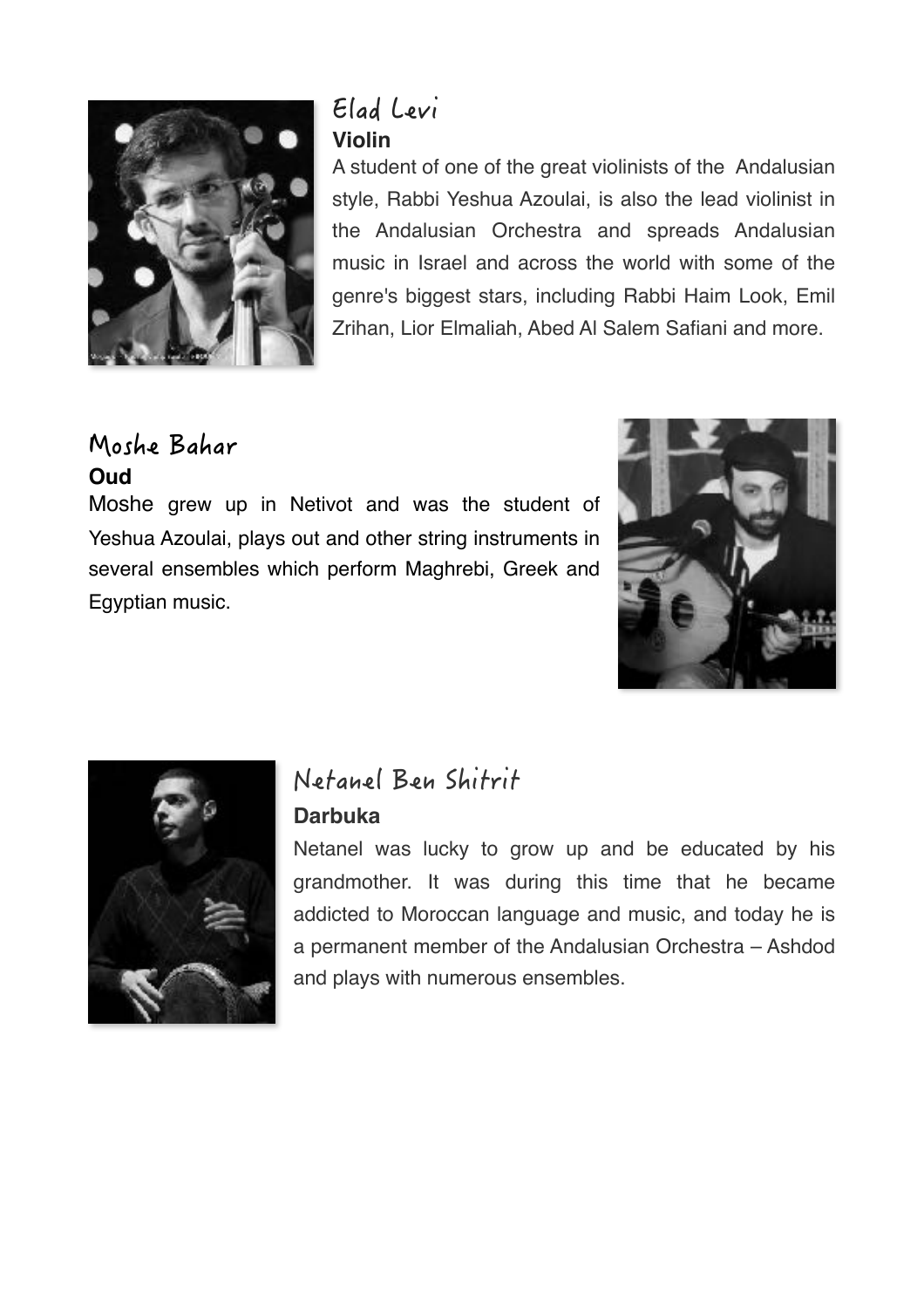#### Eyal Yahav Cello

Gilad Vaknin Mandol, Guitar



Evyatar Hermesh Bass





Killel Amsallem Percussion



Yafa Assor & Liz Botbol Backing Vocals



Idan. P. Avidani Production & Management Dotan Moreno Animation Haim Shiran Doco Videos Prof. Moshe Cohen Language Advisor

To book the show and further information: **Idan. P. Avidani | [idan.p.avidani@gmail.com](mailto:idan.p.avidani@gmail.com) | +972-523468535**